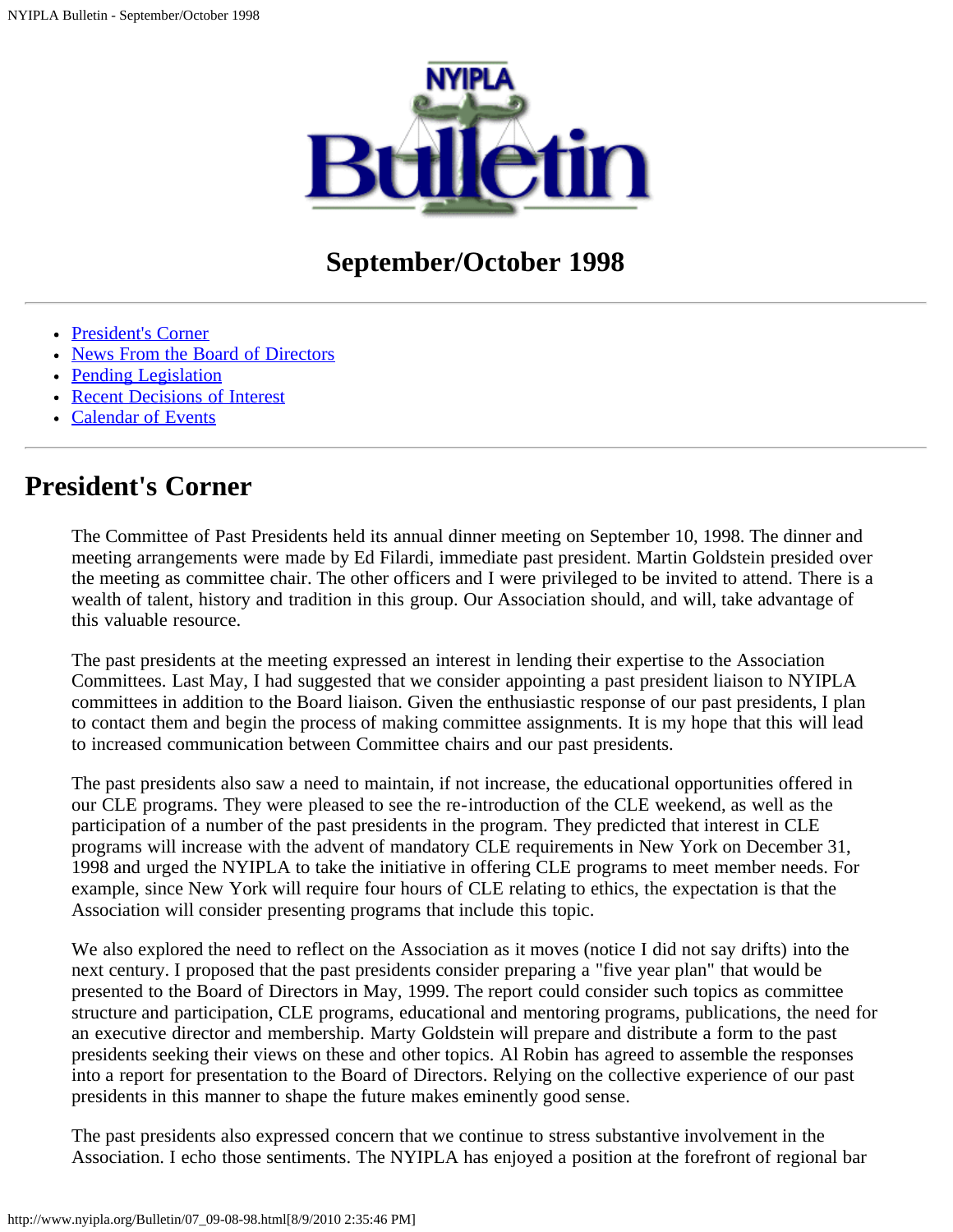associations, taking an active role in national and world intellectual property issues. Thus, appointment to the Board of Directors or a committee chair is not just an honorary title. This group has a leadership responsibility to provide positive momentum to the Association. I look forward to working with the Board liaisons and committee chairs to make things happen. We will have held a joint meeting of the Board and Committee chairs on September 15. I hope to report to you next time on the projects planned for the coming year.

I am pleased that our committees continue to respond to what is starting out to be a very productive year. Bruce Wexler and the Legislative Oversight and Amicus Brief Committee considered and offered recommendations on a request for an amicus brief in support of a petition for writ of certiorari to the Supreme Court. It was recommended that the Association not file an amicus brief.

Fred Dorchak and the Committee on Patent Law and Practice was asked to review interim PTO regulations concerning disclosure in biotech patent applications and the scope of review of prior art in reexamination proceedings. The Committee prepared two letters commenting on the regulations that were presented to the Board of Directors and submitted them to the PTO on September 14, 1998. My thanks to Fred Dorchak and his Committee members for their prompt and efficient handling of this matter.

By the time you read this column, the Association will hopefully have held a successful CLE weekend in the Catskills. I look forward to reporting on what promises to be a tremendous program. Meanwhile, I continue to welcome your comments and suggestions for the coming year.

If you have any concerns or suggestions during the coming year, please contact me by phone (212-682 9640), fax (212-682-9648) or e-mail ([hbarnaby@rbd-law.com\)](mailto:hbarnaby@rbd-law.com).

# <span id="page-1-0"></span>**News From the Board of Directors**

## *by Melvin C. Garner*

The Board of Directors met at the Yale Club on Tuesday, September 15, 1998. President Howard Barnaby presided. Many of the Association's committee chairpersons, or their designees, were in attendance at the request of the Board in order to present the first committee status reports.

The minutes of the Annual Meeting and Board Meeting of May 21, 1998 were presented. There being no corrections, the minutes were approved. John Murnane presented the report of the Treasurer, which included written Treasurer's Reports for the periods ending May 31st, June 30th, July 31st and August 31st, 1998. The Association, as of July, had more money than at the same period last year. The last page of the August report indicates an income of \$315,718.00 from the Judges' Dinner, which is more than last year. Thus, Mr. Murnane reported that the Association has a healthy financial situation, but it needs to be careful in its spending. Mr. Barnaby noted that the Association should consider using some of this money to sponsor continuing legal education programs. Upon motion, the Treasurer's Report was accepted.

Mr. Barnaby presented the President's Report. In his report, he referred to the schedule of meetings of the Board of Directors for 1998 and 1999 which was previously distributed to board members. He also noted that near the end of Edward Filiardi's term as President, it was decided that some token of appreciation should be given to retiring board members and that a similar expression of thanks be given to Greg Battersby. This was accomplished by sending Letters of Appreciation and plaques to Mr. Battersby, Brian M. Poissant and Marilyn M. Brogan. Copies of the letters and the plaques were previously distributed to the Board.

Mr. Barnaby announced that Judge Joseph M. McLaughlin of the Court of Appeals for the Second Circuit had been invited to be the speaker at this year's Judge's Dinner and that he had accepted. A copy of Judge McLaughlin's letter of acceptance was previously distributed to the Board.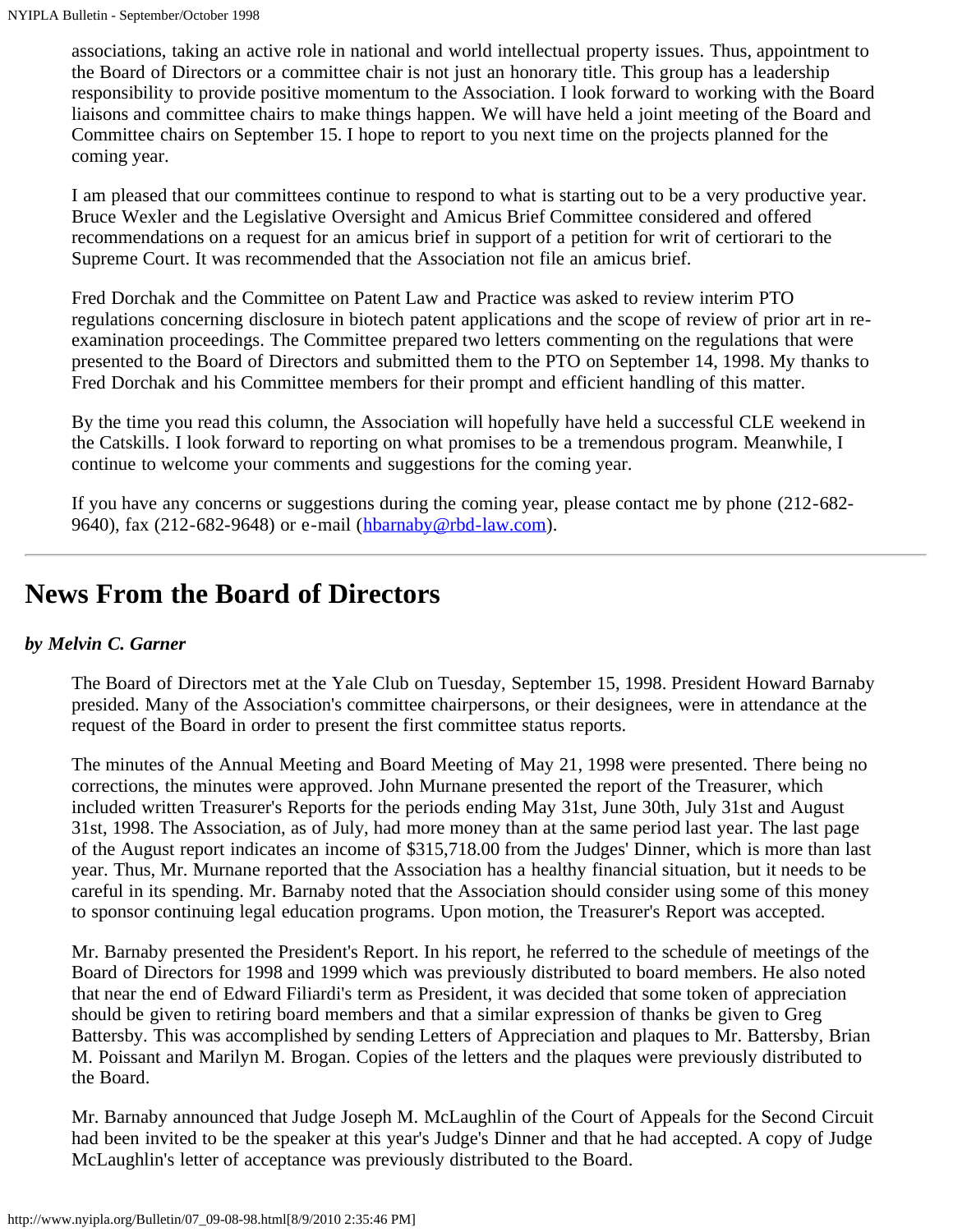Mr. Barnaby also reported on the Past President's Dinner. At this dinner it was decided that a questionnaire would be sent to the past presidents to see if they would be willing to serve as liaisons to any of the Association's committees. Also, the past presidents agreed to form a Year 2000 Committee to collect their thoughts on the future of the Association and perhaps draft a five-year plan. Al Robin agreed to compile a report to be presented to the Board of Directors by May of 1999.

Mr. Barnaby asked the various committee chairpersons in attendance to present the Board with the agenda for their committees for the upcoming year. Melvin Garner circulated written agendas received from the following committees: Committee on Computers, Entertainment Law and Media; Committee on Economic Matters Affecting the Profession; Committee on Harmonization of Patent Laws; Committee on Legislative Oversight and Amicus Briefs; Committee on License to Practice Requirements; Committee on Membership; Committee on Patent Law and Practice; and Committee on Trade Secret Law and Practice.

The following are summaries of the status reports presented at the meeting.

## **Committee on Alternate Dispute Resolution**

Jeffrey A. Schwab reported that his committee had not yet had a meeting and were in the process of creating an agenda. They particularly want to create a format for alternative dispute resolution which takes real world experiences into consideration. They will solicit thoughts on how the procedure would work and produce a final report by the end of the year.

## **Committee on the Annual Dinner in Honor of the Federal Judiciary**

John Sweeney reported that he will review plans for the dinner with Horizon in October.

## **Committee on the Annual Meeting of the Association**

Robert Neuner reported that the committee had not yet undertaken plans for the annual meeting.

## **Committee on Computers, Environmental Law and Media**

John M. Delehanty reported that the committee had a meeting scheduled for October 16th. They plan to consider intellectual property issues arising out of electronic media.

## **Committee on Consonance and Harmonization in the Profession (Young Lawyers Committee)**

Leon Bechet stated that his committee has planned a number of evening events for young lawyers, which would included panels of speakers. Some of the event topics would be on the Internet and new media. In addition, the committee intends to have a U.S. Supreme Court swearing in ceremony for young lawyers. Mr. Barnaby questioned whether subsidies to the committee in putting on these events have been helpful. Mr. Bechet stated that, by reducing the price for events, the subsidies have certainly increased the attendance. Mary Lee Jenkins, former chair of this committee, stated that the subsidies served the purpose of increasing involvement of young lawyers, helping to bring them into the Association and expose them to other opportunities the Association can provide.

## **Committee on Continuing Legal Education**

Anthony Giaccio provided a committee report in the absence of Ira Levy. He noted that the CLE Weekend for October 2nd through the 4th would include three judges from the Southern District of New York, namely Judges Griesa, Cedarbaum and Goettel. He encouraged those in attendance to confirm reservations for hotel accommodations because there are a limited number of rooms.

## **Committee on Design Patents (Protection)**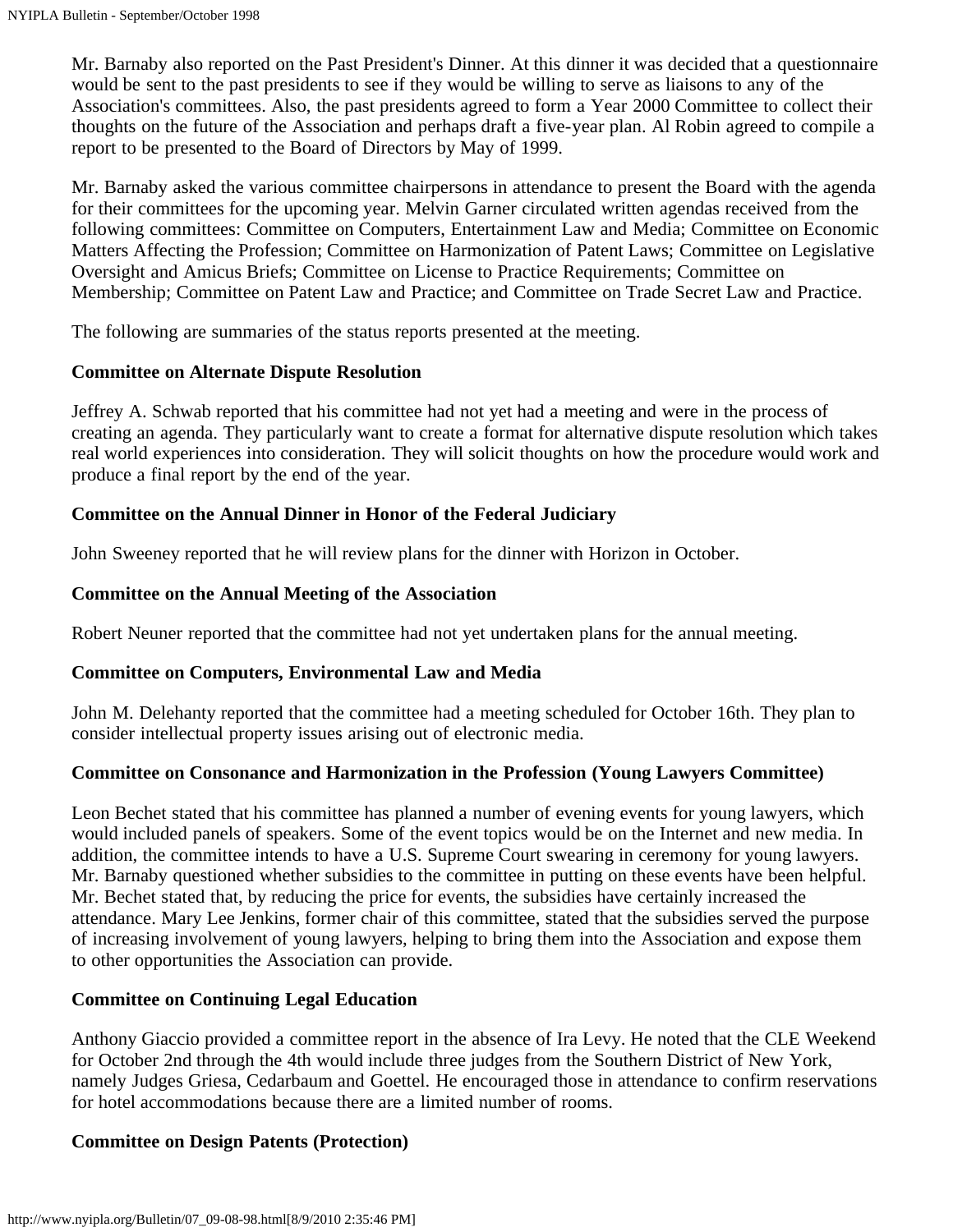John Olivo reported that the committee had not yet had any meetings. He stated that a design protection report was being prepared.

### **Committee on Economic Matters Affecting the Profession**

Meyer Gross reported that the committee was investigating new malpractice insurance carriers. The committee is also investigating policies that cover sexual harassment expenses. Mr. Gross reported that the committee was also going to survey the fees and charges that various New York City firms make for various IP projects. The final topic on their agenda is a consideration of the value of patent and trademark information put on the Internet by the U.S. Patent and Trademark Office.

### **Committee on the Harmonization of Patent Law**

Robert Mayer stated that the committee was preparing a reaction to WIPO's revision of the patent law treaty. The committee has provided comments to the Board and to the PTO on those revisions. Also, one member of the committee is going to Geneva, Switzerland for the next WIPO meeting.

### **Committee on Legislative Oversight and Amicus Briefs**

Bruce Wexler stated that the committee had a meeting planned for September 9th. Last year the committee filed a brief in the In re Zurko case, in which the court adopted the clearly erroneous standard for review of decisions by the PTO Board of Patent Appeals and Interferences. A petition for certiorari has been filed and the committee is examining whether to file an amicus brief in the U.S. Supreme Court. John Daniel noted that a petition for certiorari had been filed in the NobelPharma case, and Mr. Wexler said the committee would look into that. Mr. Wexler further stated that the committee intended to draft a set of official procedures for handling third party requests to file amicus briefs. This could include a requirement that in any request the other side be given a copy of the request. The committee is also looking at current legislation. Mr. Barnaby stated that this committee should refer substantive legislative matters to the appropriate committees for consideration.

### **Committee on Litigation Practice and Procedure**

Thomas Beck reported that the committee had not yet had a meeting. However, they are expected to continue their consideration of an Inn Of Court on intellectual property issues. The difficulty is identifying judges to participate. Mr. Barnaby questioned the degree of interest in the Association for such an activity. Mr. Beck stated that the Board seemed to want to investigate it. In addition, the committee is studying litigation cost reduction strategies and an award for courtesy and civility in litigation.

### **Committee on Meetings and Forums**

Mary Lee Jenkins presented a report in the absence of committee chair Paul Garrity. She noted that the committee had its first meeting in August and was in the process of developing various programs. Some of the topics include copyright, the meditag issue on the Internet and insurance.

### **Committee on Membership**

John Olivo presented the report as a substitute for chair Rory Radding. The committee has noted that there are major firms which now have intellectual property groups. The committee will make an effort to get these new IP groups to participate in the Association. Further, the committee is going to focus on the larger intellectual property firms with low membership interest to see if their attorneys are interested in joining the Association. As part of this, the committee hopes to prepare an introductory package of materials for new members which explains the great reasons for joining the association. After a discussion, it was decided that a letter from an officer of the Association should be sent to new members along with a copy of the Greenbook, the Annual, and a list of committees and contacts. Thomas O'Rourke stated that he would have extra Greenbooks and Annuals printed for this purpose.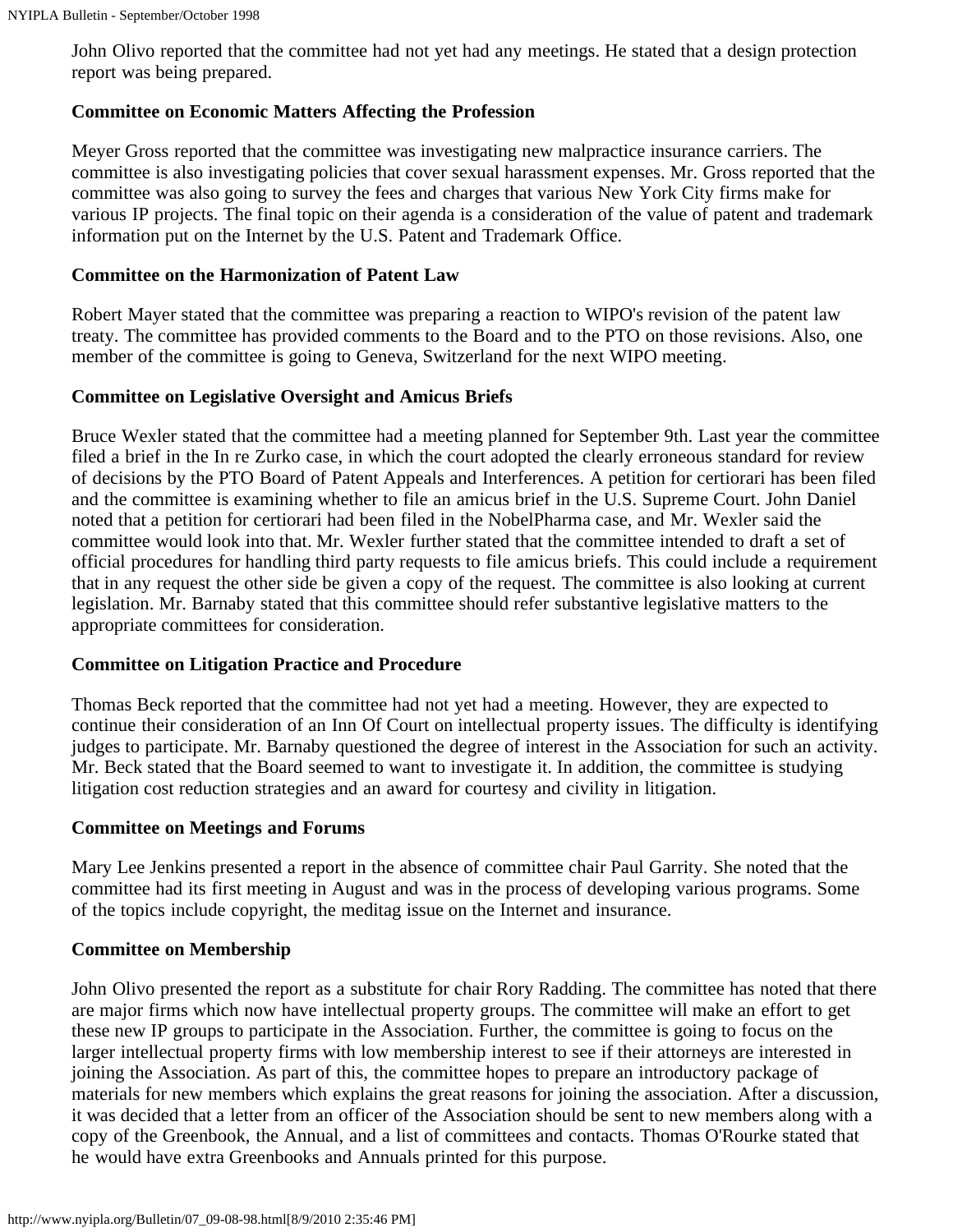### **Committee on Patent Law and Practice**

Frederick Dorchak reported that the committee was commenting on PTO interim guidelines regarding written disclosures. The committee is also participating in the Commissioner's Ad Hoc Committee considering best mode requirements.

### **Committee on Public and Judicial Personnel**

William Dippert reported that the committee was trying to focus on local efforts to get an intellectual property attorney appointed to the bench. There are currently five vacancies in the Southern District of New York and the committee is looking for someone to sponsor.

### **Committee on Publications**

Thomas O'Rourke reported that the Greenbook proofs have been received. The committee is also lining up authors for the Annual. The committee is publishing the Bulletin every other month and intend to improve the Association's website. Mr. O'Rourke also stated that his committee may publish the reports of the various committees at the end of the year.

### **Committee on Trademark Law and Practice**

Eric Prager reported that the committee had met to discuss the year's objectives. They are continuing to develop a position on domain names. Part of this work is reflected in an article published in the Bulletin by Steve Quigley. He also reported that WIPO has taken up the issue of the trademark effect on domain names and had requested comments. A new issue for the committee is the state of trademark law governing grey market goods and a survey of trademark damages in the Second Circuit. Further, the committee is going to do an analysis of trademark clearance letters. Mr. Barnaby questioned whether the domain names issue might be a good topic for a new CLE program. Ms. Jenkins replied that a representative of WIPO had been invited to speak at a luncheon meeting on the topic.

There being no old business or new business for consideration, the meeting was adjourned.

# <span id="page-4-0"></span>**Pending Legislation**

*by Edward P. Kelly*

## **TRADEMARKS**

### **Trademark Treaty Harmonization Bill**

There are eleven countries, including the United States, which signed an international trademark law treaty in 1996. The purpose of the international treaty is to harmonize the laws of various countries and eliminate certain restrictive formalities in obtaining and maintaining trademarks. For instance, some countries require legalization of documents before filing or assigning trademarks. The treaty would require the elimination of this formality. Each country would have to revise its trademark law to adhere to the provisions of the trademark law treaty. In the case of the United States, this would not entail extensive revisions to the Lanham Act because the United States trademark law is already largely compatible with the provisions set forth under the treaty. However, even the minor amendments now being considered to harmonize U.S. law with the treaty would affect current practice before the United States Trademark Office .

An implementation bill (S. 2193) recently approved by the Senate Judiciary Committee would amend the Lanham Act to harmonize U.S. law with the Treaty.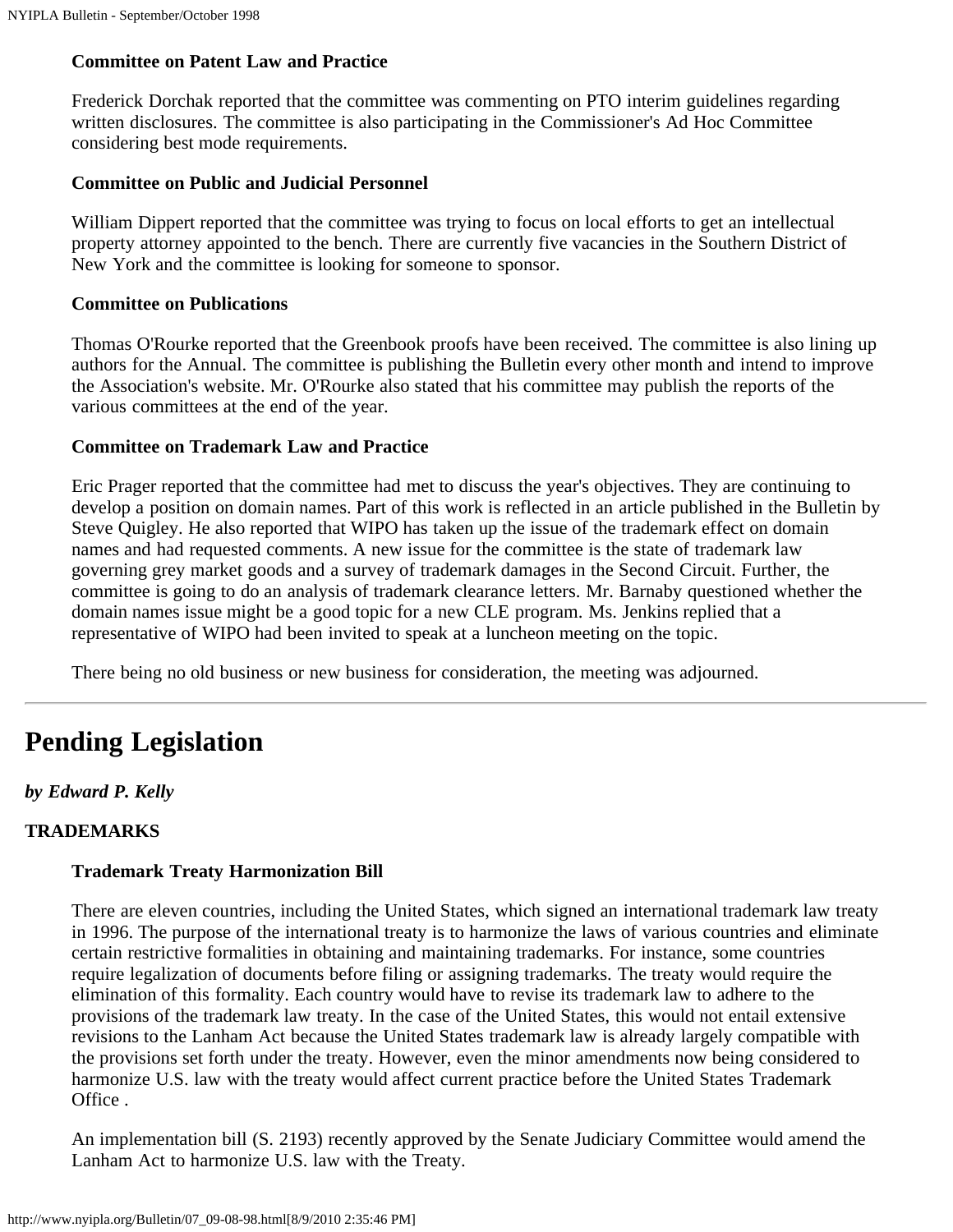The bill would make the following revisions:

- The bill would amend Section 44(e) of the Lanham Act ( the section which states that a trademark application may be based solely on the existence of a foreign registration ( to provide that a certified copy of the foreign registration need not be submitted at the time of filing. Under current law, an applicant basing an application solely on a foreign registration must submit a certified copy of the foreign registration and a certified English translation thereof with the application in order to obtain a filing date. The requirement that a certified copy of the foreign registration be provided is prohibited under the treaty. For practitioners, this would eliminate the situation where the filing of an application is delayed while waiting for receipt of the certified copy of the foreign registration.
- The trademark law currently requires an applicant to state the manner in which the mark is used or intended to be used in the case of an application under 15 U.S.C. 1051(b). The treaty provides that this information need not be provided. This requirement would be eliminated.
- The bill would eliminate the requirement that a change of ownership can only be recorded in the Assignment Division by submission of the underlying assignment document. Under the new bill, the change of ownership would able to be recorded without submission of the assignment document.
- The new bill also would affect the revival of applications. The current rule in the Trademark Office is that failure to respond to an office action results in the abandonment of the application unless the applicant can show an "unavoidable delay." That standard would be replaced under the treaty to an "unintentional failure" to respond.
- Finally, the provisions regarding renewal of marks would also be amended. Under current practice, a mark may be renewed up to three months after expiration. That period would be extended to six months. The time in which a renewal application could be filed would be amended to one year prior to the renewal date. A renewal application currently must be executed within six months of the renewal date.

The bill has been approved by the Senate Judiciary Committee.

## **Protection For Product ID Codes**

The House Judiciary Committee recently approved a bill (H.R. 3891) that would prohibit unauthorized alterations of product ID codes. A product ID code is information carried on a consumer product in the form of letters, symbols, marks and dates that allows a manufacturer to later determine certain information about the date and place of manufacture of a product after it has been sold into the stream of commerce. Counterfeiters have apparently been able to decode these product codes and thereby either divert shipments or pass off expired products. The bill would permit decoding for economic purposes as opposed to the decoding laws that are now on the books which relate only to a criminal intent. The bill would prohibit the alteration or removal of product identification codes on goods sold in interstate and foreign commerce. The U.S. Customs Office also would be authorized to keep decoded goods out of the country. The critical discussions in the House Judiciary Committee related to the impact of the bill on drug chain discounters. These distributors sell products at a discount sometimes remove original labels. In their view, the bill would curtail their level of distribution. The bill was subsequently amended so that it did not prohibit repackaging for resale. The bill does, however, require that the original manufacturer's codes not be removed.

## **PATENTS**

## **Omnibus Bill/PTO As Government Corporation**

An omnibus bill (S.507) containing several patent reforms and a proposal that would convert the PTO into a government corporation has been debated in the House and Senate. The Senate bill would create the PTO as a government corporation run by a Director appointed by the President. Among the patent reforms are provisions that would amend the patent laws to provide a prior use defense to persons who independently developed patented technology prior to the filing of an application. Now Ross Perot has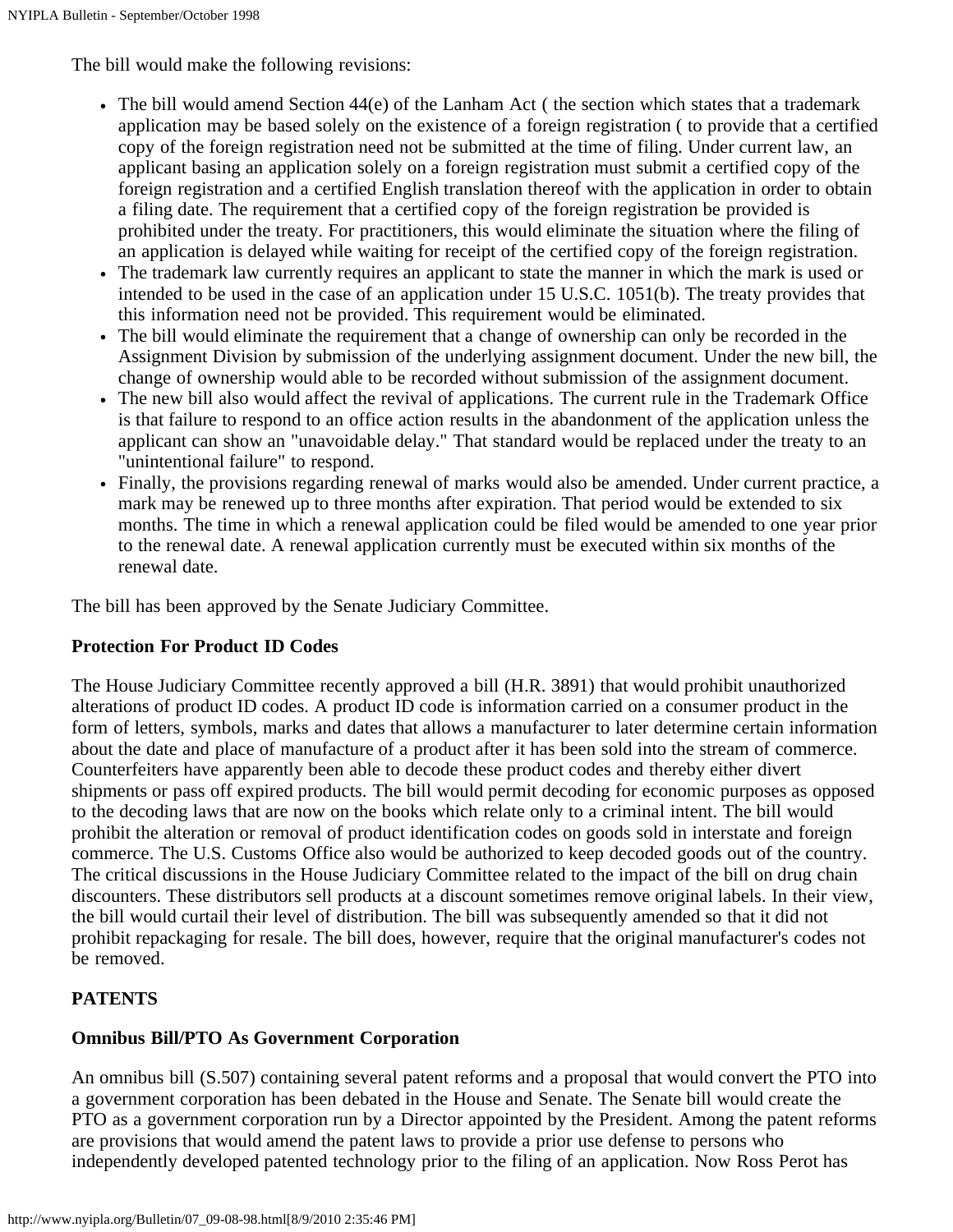been heard on these issues. Mr. Perot opposes the provisions of the bill relating to the organization of the PTO to the extent that the bill would add more Examiners to the PTO, but limit technical training available to Examiners.

Among the proposed reforms in the omnibus bill is a section that would amend § 273 of the patent statute to assert a defense to patent infringement if a defendant had, acting in good faith, commercially used the subject matter in the U.S. before the effective date of the patent. "Commercially used" means use in the U.S. in commerce whether or not the subject matter at issue is acceptable to or otherwise known to the public. "Use in commerce" means any actual sale or commercial transfer.

There is also a special exception for subject matter that cannot be commercialized without significant investment of time and money. In that case, a person shall be deemed to have commercially used the subject matter if, "(A) before the effective filing date of the patent, the person reduced the subject matter to practice in the U.S., completed a significant portion of the total investment necessary to commercially use the subject matter and made a commercial transaction in the United States in connection with the preparation to use the subject matter and (B) after the effective filing date of the patent, diligently completed the remainder of the activities and investments necessary to commercially use the subject matter and promptly began commercial use of the subject matter." While a literal reading of the bill indicates that the use or reduction to practice must occur before the effective filing date of the patent, the bill is not that broad. A later section of the bill entitled "one year limitation" provides that the defense provided by the bill is only available if the use or reduction to practice occurred more than one year prior to the effective date of the patent.

The bill would specifically add a section stating that the defense does not constitute a general license but only applies to subject matter claimed in the patent that the person asserting the defense had commercially used before the effective filing date. Mr. Perot opposes the prior use portion of the bill on the ground that it is unconstitutional in view of the patent grant provided for in the U.S. Constitution.

The other provisions of the omnibus bill relate to the re-examination proceedings and publications of patents 18 months after filing.

## **Re-examination Proceedings**

The patent statute currently provides that a third party may request re-examination of a patent. However, the third-party's participation currently does not go beyond the initial request for re-examination and a reply to the patent owner's statement in response to the request for re-examination. For instance, amendment made to claims during re-examination may not be addressed by the third-party which requested re-examination.

The Omnibus Bill would make certain amendments to the re-examination statute and give a third-party a greater role in influencing the outcome of the re-examination. The final version of the House bill debated last Spring deleted the provisions regarding re-examination. The bill would allow the third-party requestor to not only comment on the patent owner's response to re-examination, but also to address the issues raised in the Patent Office during the re-examination procedure. The basis for re-examination would also be expanded to include compliance with Section 112 of the patent statute. A third-party requestor would also be able to file an appeal of the examiner's final decision with the Board of Patent Appeals and Interferences. Supporters of the Bill argue that expanded re-examination proceedings could replace expensive litigation.

## **Publication of U.S. Patent Applications**

The United States converted to a patent term which expires twenty years from the filing date as part of its accession to the GATT treaty. Many of the countries that are signatories to the GATT treaty publish patent applications eighteen months after they are filed. The U.S., however, currently does not publish patent applications prior to issue of the patent. The Omnibus Bill would bring the U.S. into conformity with those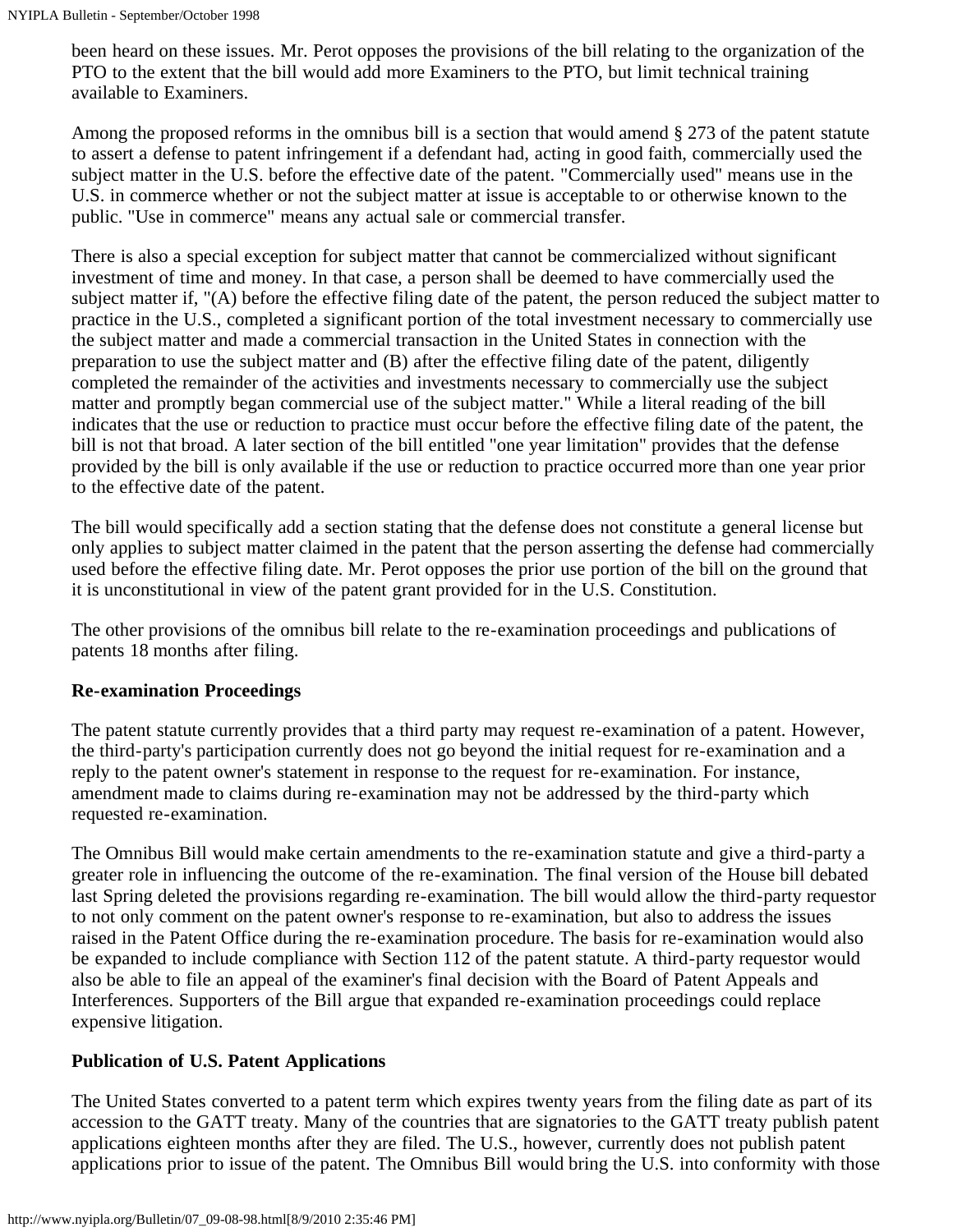countries that do provide for publication eighteen months after filing. The published application would be considered prior art under § 102(e) of the patent statute.

The publication provisions were the most disputed of the Omnibus Bill when the House held hearings last Spring. Opponents of early publications argued that publication in the U.S. prior to issuance of the patent hurts small businesses because it provides large corporations with an opportunity to steal and use inventions prior to the time a patent is issued.

The Omnibus bill now gives the applicant ( not filing abroad ( the right to choose whether the application will be published eighteen months after filing. Those applicants which choose publication would be able to receive a reasonable royalty from infringers calculated from the date of publication. S. 507 was to be presented to a full vote of the Senate in mid-September.

# <span id="page-7-0"></span>**Recent Decisions of Interest**

## *By Thomas A. O'Rourke*

**Patents**

**Patents**

## **Personal Jurisdiction Over Patentee in D.J. Action For Invalidity**

In Graphic Controls Corporation v. Utah Medical Products, Inc., 97-1551 (Fed. Cir. July 23, 1998), a declaratory judgment action seeking a declaration of patent invalidity, the defendant, a Utah company, challenged the allegation of personal jurisdiction in a motion pursuant to FRCP 12(b)(2). The District Court granted the motion and dismissed the complaint. The District Court held that it had no jurisdiction under the New York general jurisdiction statute because it found that Utah Medical was not doing business "regularly, continuously and systematically" in New York. The court also rejected the plaintiff's argument that there was long-arm jurisdiction over the out-of-state defendant, holding that plaintiff's cause of action did not arise from defendant's commercial activities in New York

On appeal, the Federal Circuit affirmed the holding of an absence of jurisdiction. Initially, the court noted that it was improper for the parties to refer in their brief to arguments in their appendix and incorporate these arguments by reference into their brief. The plaintiff's argument regarding general jurisdiction was incorporated by reference from the appendix and not set out in the brief. Accordingly, these arguments were not considered by the Court of Appeals.

Turning to the issue of jurisdiction under the New York long-arm statute, the Federal Circuit considered the issue of which law applied, Federal Circuit or state law. In determining whether personal jurisdiction was present the court held that:

with regard to the federal constitutional due process analysis of the defendant's contacts with the forum state in patent cases, we do not defer to the interpretations of other federal and state courts... However, in interpreting the meaning of state long arm statutes, we elect to defer to the interpretations of the relevant state and federal courts, including their determinations regarding whether or not such statutes are intended to reach the limit of federal due process.

Accordingly, the court applied New York state law and concluded that two letters sent into New York did not constitute transaction of business and the long-arm statute did not apply.

## **Doctrine of Assignor Estoppel Prevents Validity Challenge Despite Warranty Disclaimer**

In Mentor Graphics Corp. v. Quickturn Design Systems, Inc., 97-1564 (Fed. Cir. August 5,1998), the issue of assignor estoppel was addressed by the Federal Circuit. In this declaratory judgment action seeking a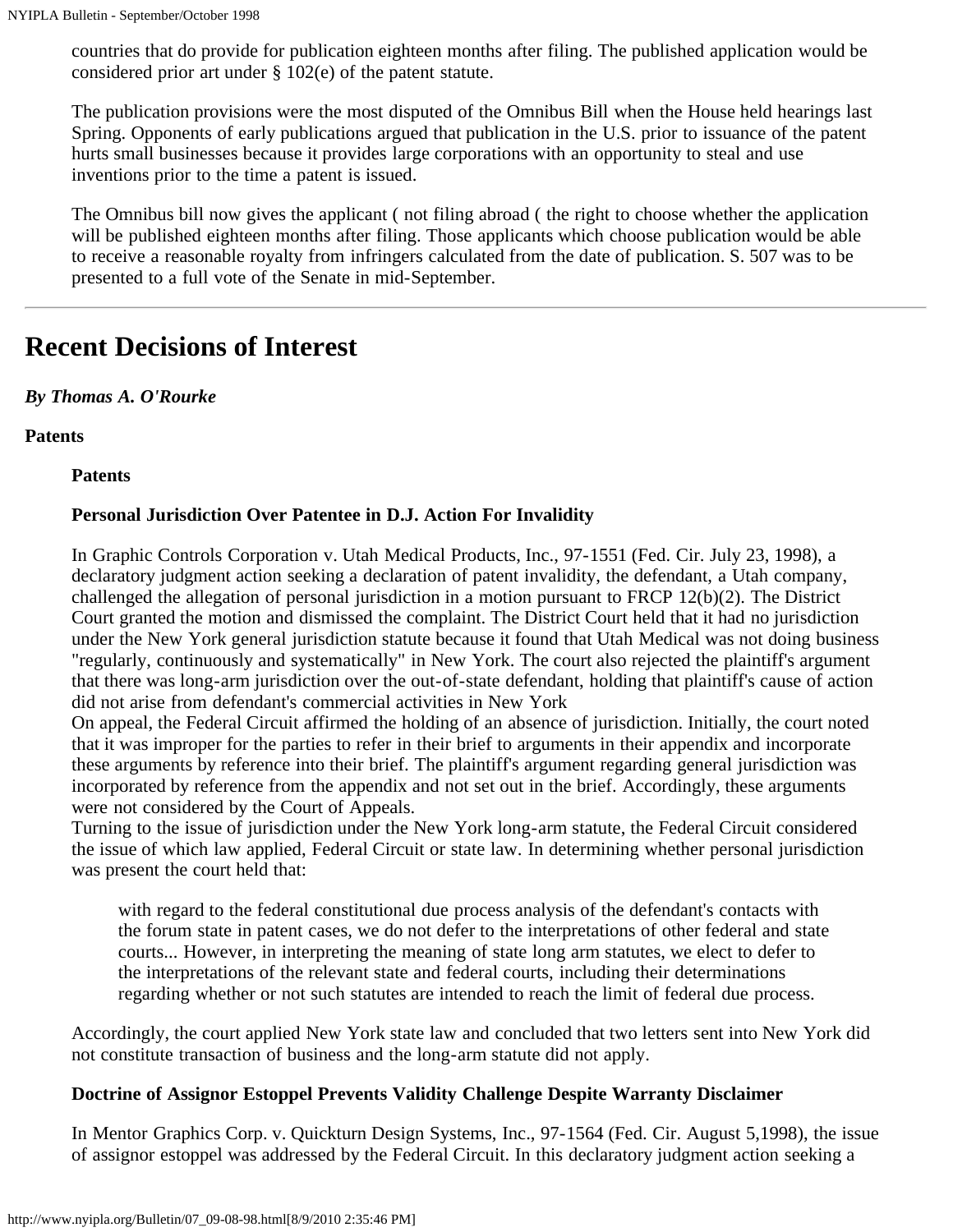declaration of invalidity and non-infringement, Mentor was the original owner of the patent suit. In 1992, Quickturn purchased some of Mentor's assets, including the patent in suit for \$200,000. The sales agreement included a warranty disclaimer whereby the seller stated that it had transferred the technology without any warranty or representation and that the sale was made on an "as is, where is" basis. Subsequent to selling the patent, Mentor purchased a French company, Meta, which had commenced making the accused product prior to the transfer of the patent from Mentor to Quickturn.

After suit was brought, Quickturn moved for a preliminary injunction. The District Court granted the injunction. Plaintiffs argued that there was no likelihood of success on the issue of the validity of the patent. The District Court rejected this argument concluding that assignor estoppel barred both plaintiffs from challenging the validity of the patent in suit. On appeal, Mentor argued that the warranty disclaimer in its sales agreement reserved to it the right to challenge the validity of the patent. Meta argued that the doctrine of assignor estoppel did not apply because Meta developed the accused products well before being sold to Mentor. The Federal Circuit rejected plaintiff's challenge to the doctrine of assignor estoppel. The Court of Appeals stated:

to overcome the presumption of assignor estoppel, the sales agreement between Mentor and Quickturn would have needed to include express language reserving Mentor's right to assert an invalidity challenge. This general warranty clause however, could exacerbate the injustice of changing the doctrine of assignor estoppel to permit Mentor to assert invalidity. While negotiated price reflects the allocation of risk that a third party would succeed in having the' 473 patent declared invalid, Mentor's disclaimer might prevent Quickturn from obtaining a refund of its purchase price in the event Mentor successfully asserted invalidity. Such a result would not reflect the reasonable expectations of the parties when they negotiated the sales agreement.

With respect to Meta's argument that it should not be bound by Mentor's agreement with Quickturn, the Federal Circuit affirmed the District Court's conclusion that there was privity between Mentor and Meta. "Given Mentor's control over Meta's operations, the District Court found privity between Mentor and Meta. Due to this privity relationship, it is irrelevant that Meta, after the sale to Mentor, is continuing the business it was in before the sale.

The Federal Circuit did acknowledge, however, that assignor estoppel did not preclude the estopped party from arguing that the patent is entitled to only a narrow claim construction or that the accused device is within the prior art and therefore cannot infringe.

## **Standard of Proof to Invalidate Patent For Defective Inventorship**

In Pannu v. Iolab Corp., 97-1466, 97-1501 (Fed. Cir. August 6, 1998), the defendant Iolab appealed a decision by the District Court granting plaintiffs motion for judgment as a matter of law that defendant could not invalidate the patents in suit on the ground of improper inventorship. The Federal Circuit reversed the grant of J.M.O.L. and vacated the judgment of infringement.

The District Court decision placed the burden of proof on the alleged infringer, Iolab, to demonstrate that Pannu acted in bad faith in failing to name a third party, Link, as an inventor. Since Iolab submitted no evidence of bad faith by Pannu, the district court ruled that inventorship could be corrected under 35 U.S.C. §256

On appeal the Federal Circuit analyzed the relationship between Section 102(f) and Section 256 and concluded:

When a party asserts invalidity under section 102(f) due to non-joinder, a district court should first determine whether there exists clear and convincing proof that the alleged unnamed inventor was in fact a co-inventor. Upon such a finding of incorrect inventorship, a patentee may invoke section 256 to save the patent from invalidity. Accordingly, the patentee must then be given an opportunity to correct inventorship pursuant to that section. Non-joinder may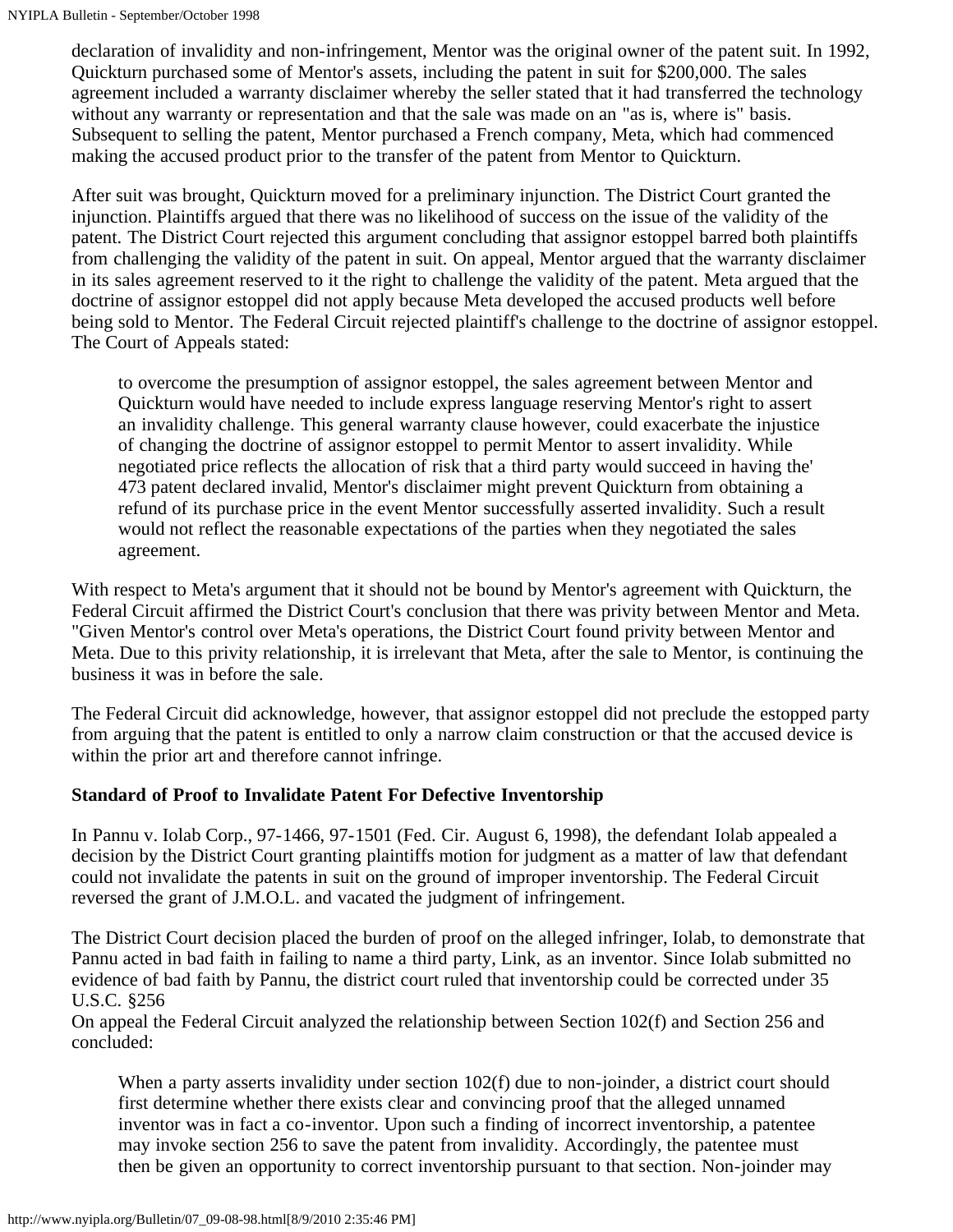be corrected 'on notice and hearing of all parties concerned' and upon a showing that the error occurred without any deceptive intent on the part of the unnamed inventor.

The court concluded that a patent with improper inventorship does not avoid invalidation simply because it might be corrected under section 256. Rather, the patentee must first claim entitlement to relief under the statute, and if such a claim is made, the court must give the patentee an opportunity to correct the inventorship. If the inventorship is successfully corrected, section 102(f) will not render the patent invalid. On the other hand, if the patentee does fail to claim relief under the statute and a party asserting invalidity proves incorrect inventorship, the court should hold the patent invalid for failure to comply with section 102(f). Accordingly, the Federal Circuit vacated and remanded the case to the District Court.

#### **Patentability of Computer Programs**

In State Street Bank & Trust Co. v. Signature Financial Group, Inc., 96-1327 (Fed. Cir. July 23, 1998), the District Court's decision granting plaintiff's motion for summary judgment that the patent in suit was invalid on the ground of unpatentability of the claimed subject matter under Section 101 was reversed by the Federal Circuit. The patent in suit related to a system that facilitates a structure whereby mutual funds pool their assets in an investment portfolio organized as a partnership. The investment configuration provides the administrator of a mutual fund with the advantageous combination of economies of scale in administering investments coupled with the tax advantages of a partnership. State Street negotiated with defendant for a license to use the patented data processing system. When negotiations broke down, State Street brought a declaratory judgment action asserting invalidity, unenforceability and non-infringement and moved for partial summary judgment. On appeal, the decision granting summary judgment was reversed. The Court rejected plaintiff's arguments that the patent covered an unpatentable mathematical algorithm stating:

Today, we hold that the transformation of data, representing discrete dollar amounts, by a machine through a series of mathematical calculations into a final share price, constitutes a practical application of a mathematical algorithm, formula, or calculation, because it produces 'a useful, concrete and tangible result'--a final share price momentarily fixed for recording and reporting purposes and even accepted and relied upon by regulatory authorities and subsequent trades.

The Federal Circuit also rejected plaintiff's argument that the claims of the patent covered a business method that was also unpatentable subject matter. According to the Federal Circuit, the business method exception merely represents an "application of some general, but no longer applicable legal principle, perhaps arising out of the 'requirement for invention' - which was eliminated by section 103." The grant of summary judgment was reversed and case was a remanded to the District Court.

## <span id="page-9-0"></span>**Calendar of Events**

### **November 16-17, 1998**

Intellectual Property Owners Association (IPO) Annual Meeting, ANA Hotel, San Francisco,California

### **December 9, 1998**

Intellectual Property Owners Association and U.S. Patent and Trademark Office PTO Day, International Trade Center (Ronald Reagan Building), Washington, D.C.

#### **January 30-February 2, 1999**